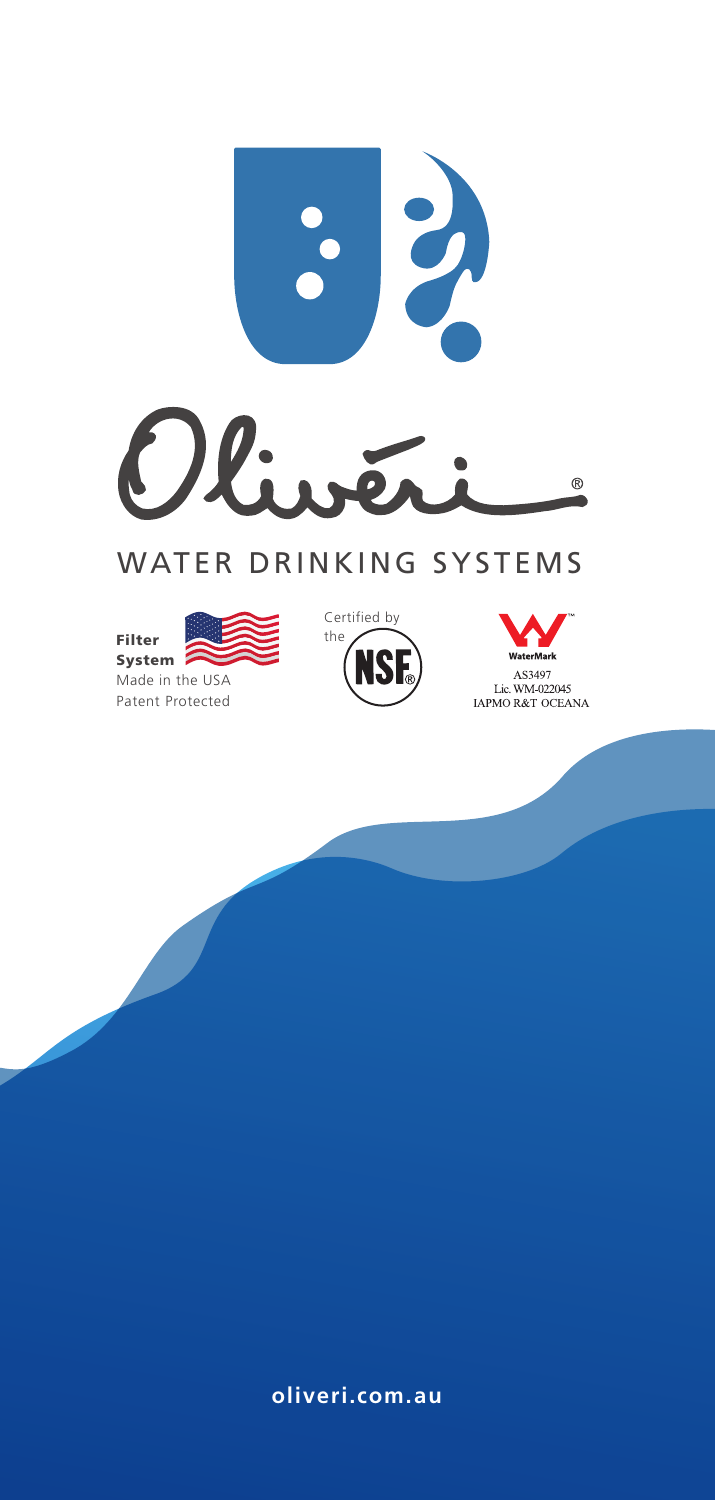# Water Drinking Systems

### Inline Water Filtration Systems





### Inline Water Filtration Systems

Connects to any new or existing mixer tap.

**FS5010** Inline Water Filtration System for Standard Water Use FR5910 Inline Water Filtration Replacement Cartridge for Standard Water Use

For most homes our standard water filtration system will be suitable. However, some homes suffer 'hard' or 'harsh' water, more common in regional areas. For these areas we have a specific harsh water filtration system.

> **FS5050** Inline Water Filtration System for Harsh Water Use FR5950 Inline Water Filtration Replacement Cartridge for Harsh Water Use

® Registered trademark of Tasman Sinkware. Under its policy of ongoing product development Tasman Sinkware may from time to time change product specification without notice. FS-004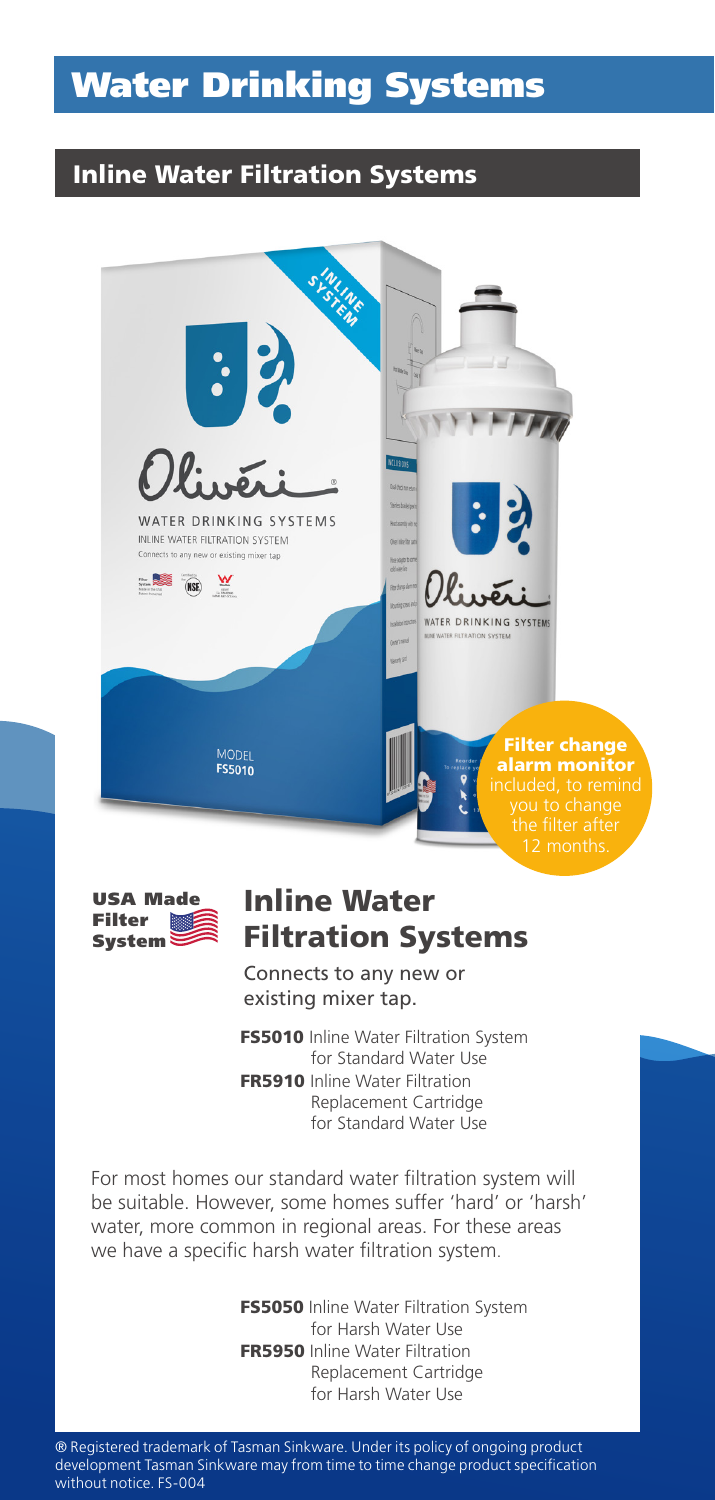#### Features

Filters mains water through your new or existing mixer tap

Provides quality filtered water without compromising on flow rate

Easy installation and space saving design

Finely filters to 1 micron\* and polishes mains water to a premium quality for:<br>**Prinking** 

- Drinking<br>• Cooking
- Cooking
- Tea & coffee
- Washing fruits & vegetables

The latest carbon block filtration technology absorbs:

- Chlorine
- Bad tastes
- Odours
- Dirt
- Rust
- Cysts (e.g. giardia & cryptosporidium)\*\*

Maintains healthy minerals and salts as well as fluoride

#### **Specifications**

Water Pressure:

100 - 500 kPa

Micron Rating:

1 micron\* with limescale reduction

 56,700 litres or 1 year whichever comes sooner (†)

Warranty:

6 years

(†) Filter cartridge life is subject to incoming water pressure, water flow and water quality.

\* FR5050 filters mains water to 5 microns

\*\* Blocked by 1 micron filtration systems only

### How it Works

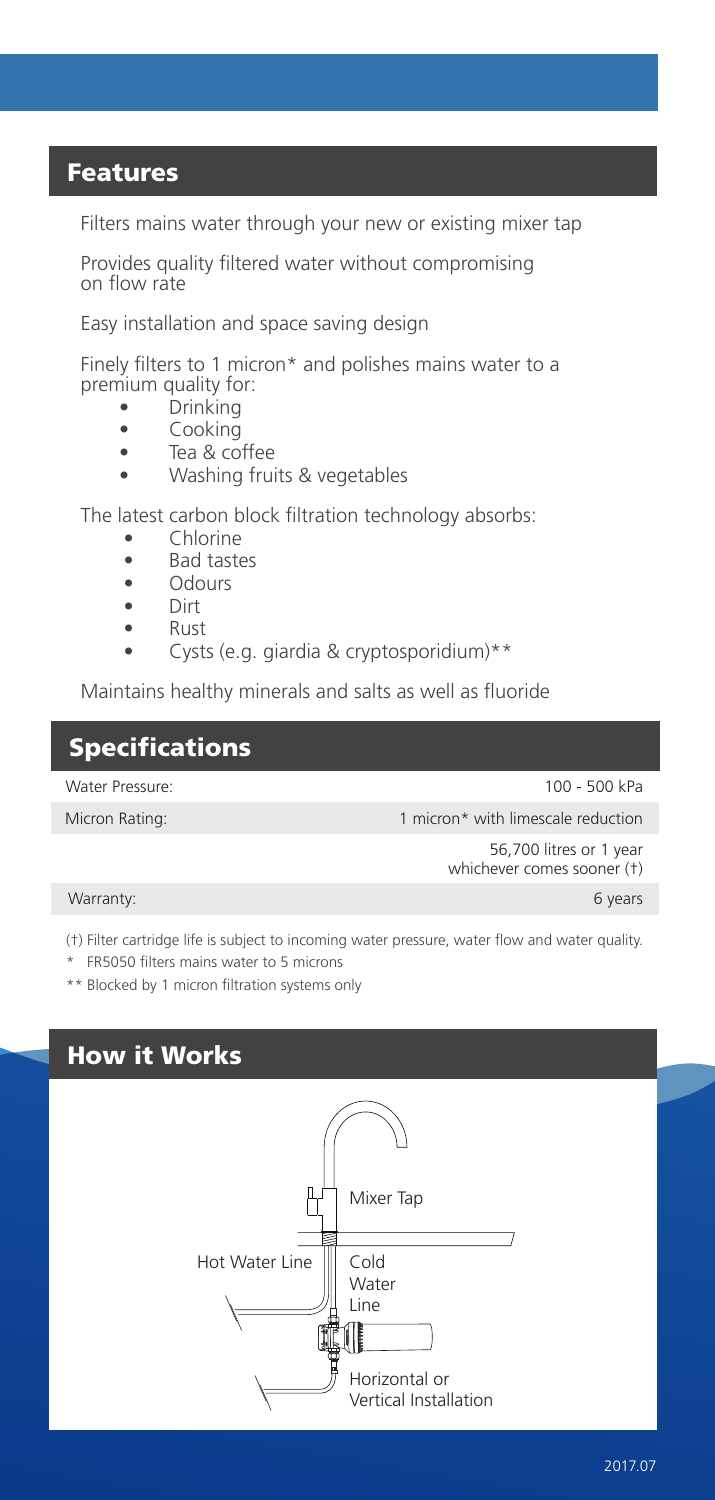# Water Drinking Systems

#### Satellite Water Filtration Systems





## Satellite Water Filtration Systems

Filters mains water through designer satellite filter tap.

FS7025 Satellite Water Filtration System with Round Goose Neck Filter Tap **FS7075** Satellite Water Filtration System with Square Goose Neck Filter Tap FR7905 Satellite Water Filtration Replacement Cartridge

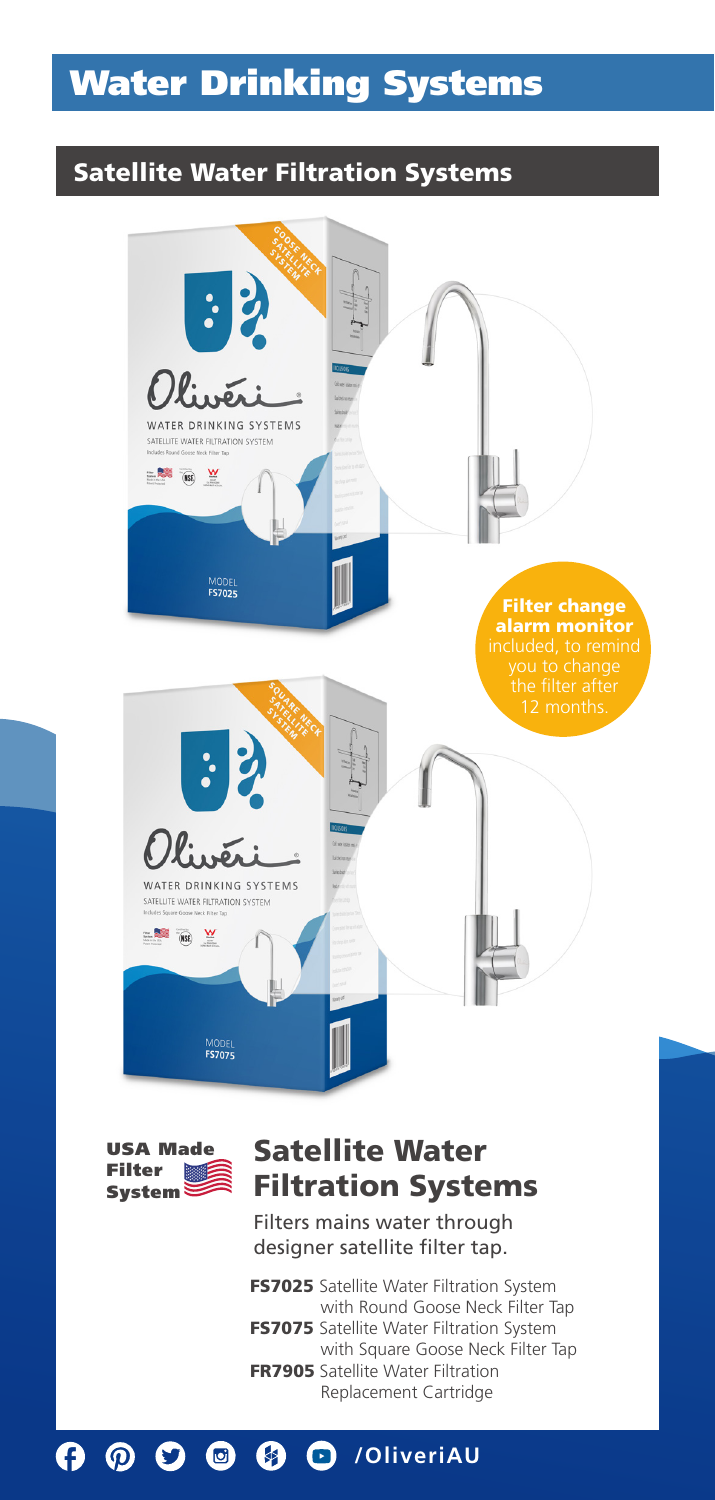#### Features

Filters mains water through designer satellite filter tap

Easy installation and space saving design

Compatible with any bench top including solid surface

Finely filters to 1 micron and polishes mains water to a premium quality for:

- Drinking
- Cooking
- Tea & coffee
- Washing fruits & vegetables

The latest carbon block filtration technology absorbs:

- Chlorine
- Bad tastes<br>• Odours
- Odours
- Dirt
- Rust
- Cysts (e.g. giardia & cryptosporidium)

Maintains healthy minerals and salts as well as fluoride

#### Specifications Capacity: 9,450 litres or 1 year whichever comes sooner (†) 0 - 1.9 L /min 1 micron with limescale reduction 6 years Micron Rating: Max Flow rate: Warranty:

(†) Filter cartridge life is subject to incoming water pressure, water flow and water quality.

## How it Works



╫ Hot Water Line Filtered Water Line Cold Water Line

Customer Service: **08 8348 6444**